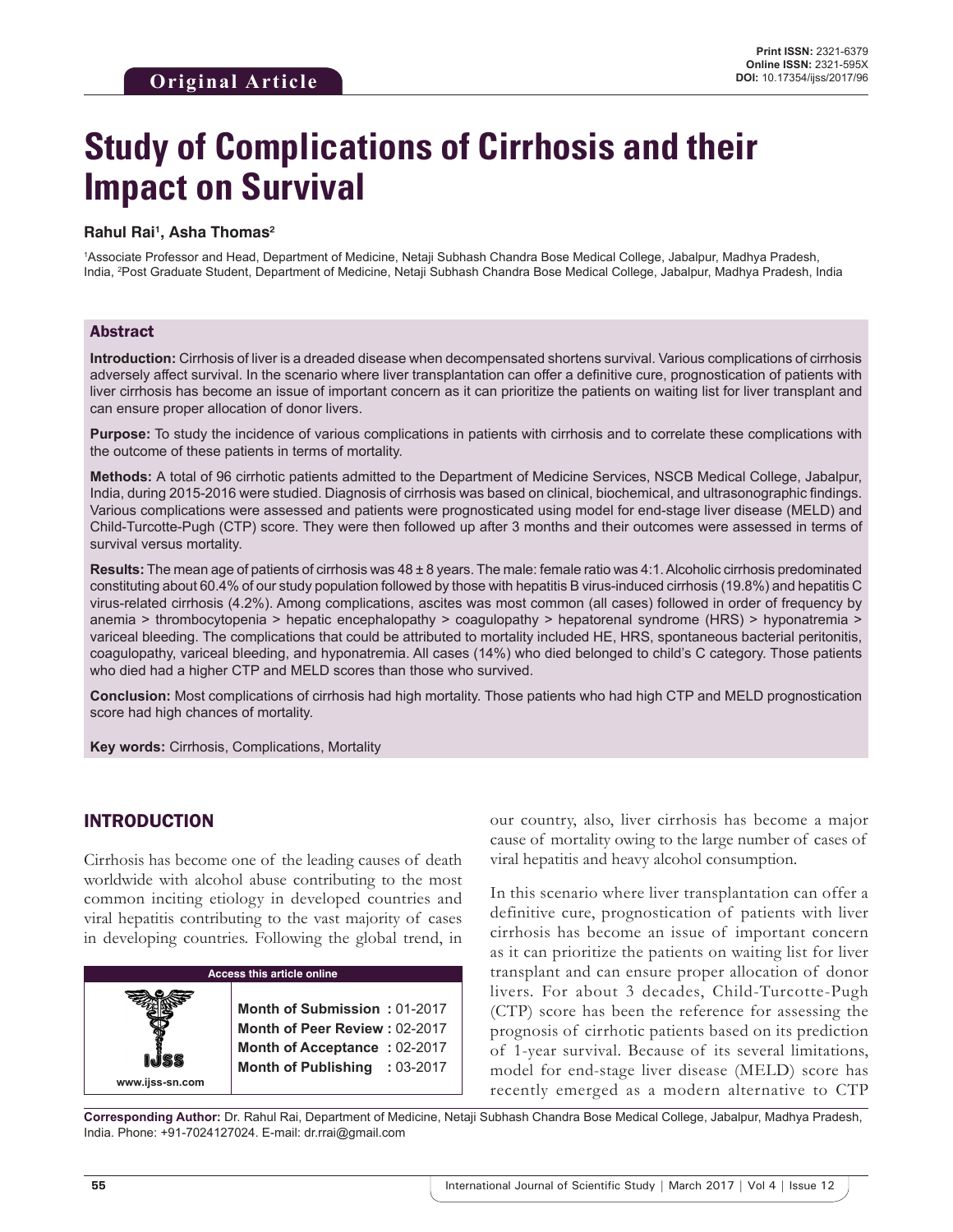score for effectively predicting 3-month mortality. However, these days, new modified MELD scores such as MELD-Na and delta MELD have been developed and validated. Other scores that can predict mortality in patients with liver disease include chronic liver failure-sequential organ failure assessment score and Acute Physiology and Chronic Health Evaluation II score.

The main concern of our study was to study the incidence of various complications in patients with cirrhosis and to correlate these complications with the outcome of these patients in terms of mortality versus survival. The study also aims to prognosticate patients with cirrhosis based on MELD and CTP scores and also to compare the predictive efficacy of these scores in predicting the 3-month mortality.

# METHODS

This was a longitudinal prospective study conducted on 96 patients with cirrhosis (diagnosed on the basis of clinical, biochemical, and radiological findings) and who were admitted in various wards and intensive care unit under the Department of Medicine, NSCB Medical College, Jabalpur, India, during a study period of March  $1<sup>st</sup>$ , 2015, to August 31st, 2016. Cirrhotic patients with significant comorbidities were excluded from the study.

A relevant medical history was taken along with proper clinical examination to look for any stigmata of liver failure. Routine laboratory parameters were studied. Radiological investigations were done including ultrasound of abdomen with Doppler and computed tomography abdomen (whenever necessary). Upper gastrointestinal endoscopy was also performed as per the guidelines.

These patients were then evaluated for various complications such as ascites, spontaneous bacterial peritonitis (SBP), hepatorenal syndrome (HRS), hepatic encephalopathy (HE), coagulopathy, variceal bleeding, and hyponatremia; their CTP and MELD scores were calculated at the time of admission and after 3 months. Their outcomes were assessed in terms of survival versus mortality. Furthermore, correlations were made between various complications present with the outcome of the patients. All the patients were categorized as per Child's Criteria (Table 1) and MELD. MELD score was calculated on the basis of the formula:  $(9.57 \times \log \text{c} \cdot \text{c} \cdot \text{c} + (3.78 \times \log \text{b} \cdot \text{d} \cdot \text{c} + \text{d} \cdot \text{d} \cdot \text{d})$  $(11.2 \times \log \text{INR}) + 6.43$  (constant for liver disease etiology).

The probability level of  $\leq 0.05$  was set for statistical significance. SPSS 10 (SPSS Inc., Chicago, IL, USA) was used for statistical computations. Ethical Committee of the Institute approved the study.

# RESULTS

The mean age of patients of cirrhosis was  $48 \pm 8$  years. The male:female ratio was 4:1. Etiology wise, alcoholic cirrhosis predominated constituting about 60.4% of our study population followed by those with hepatitis B virus (HBV)-induced cirrhosis (19.8%) and hepatitis C virus (HCV)-related cirrhosis (4.2%). The complications of cirrhosis are described in Table 2.

On prognostication of these cases using CTP scoring, it was seen that majority of these cases, i.e., about 52.1%  $(n = 50)$ , belonged to the category C and the rest 47.9%  $(n = 46)$  belonged to category B; none of them belonged to category A. At 3 months, it was found that all the cases who died belonged to category C which constituted about 28% of the total cases which originally belonged to category C. Category B had no mortality; at 3 months, there was reduction in the number of cases from 46 to 35 which implied that 9 cases of 46 cases deteriorated to category C. None of the cases improved to category A.

The presence of variceal bleed, hyponatremia, HRS, SBP, INR >2, and HE were associated with increased mortality. Anemia and thrombocytopenia were not associated with increased mortality. The mean CTP and MELD scores of cirrhotics were significantly higher in those who died than those who survived (Table 3).

#### **Table 1: CTP criteria for categorizing disease severity in cirrhotic patients**

| <b>Parameter</b>                 | 1 point | 2 points    | 3 points   |
|----------------------------------|---------|-------------|------------|
| Serum bilirubin (mg/dL)          | 2.0     | $2.0 - 3.0$ | >3.0       |
| Serum albumin (g/dL)             | >3.5    | $3.0 - 3.5$ | < 3.0      |
| Prothrombin time (sec prolonged) | $0 - 4$ | $4-6$       | >6         |
| Ascites                          | None    | Easily      | Poorly     |
|                                  |         | controlled  | controlled |
| Hepatic encephalopathy           | None    | Minimal     | Advanced   |
| CTD. Child Turcott Pugh          |         |             |            |

CTP: Child-Turcott-Pugh

#### **Table 2: Complications of cirrhosis**

| <b>Complications</b>              | <b>Number</b><br>of cases | Wise distribution (%) |
|-----------------------------------|---------------------------|-----------------------|
| Anemia                            | 70                        | 72.9                  |
| Thrombocytopenia                  | 69                        | 71.9                  |
| Ascites                           | 96                        | 100                   |
| Variceal bleeding                 | 20                        | 20.8                  |
| Hepatic encephalopathy            | 28                        | 29.16                 |
| Spontaneous bacterial peritonitis | 14                        | 14.6                  |
| Hepato-renal syndrome             | 25                        | 26                    |
| Coaquiopathy                      | 26                        | 27.1                  |
| Hyponatremia                      | 23                        | 24                    |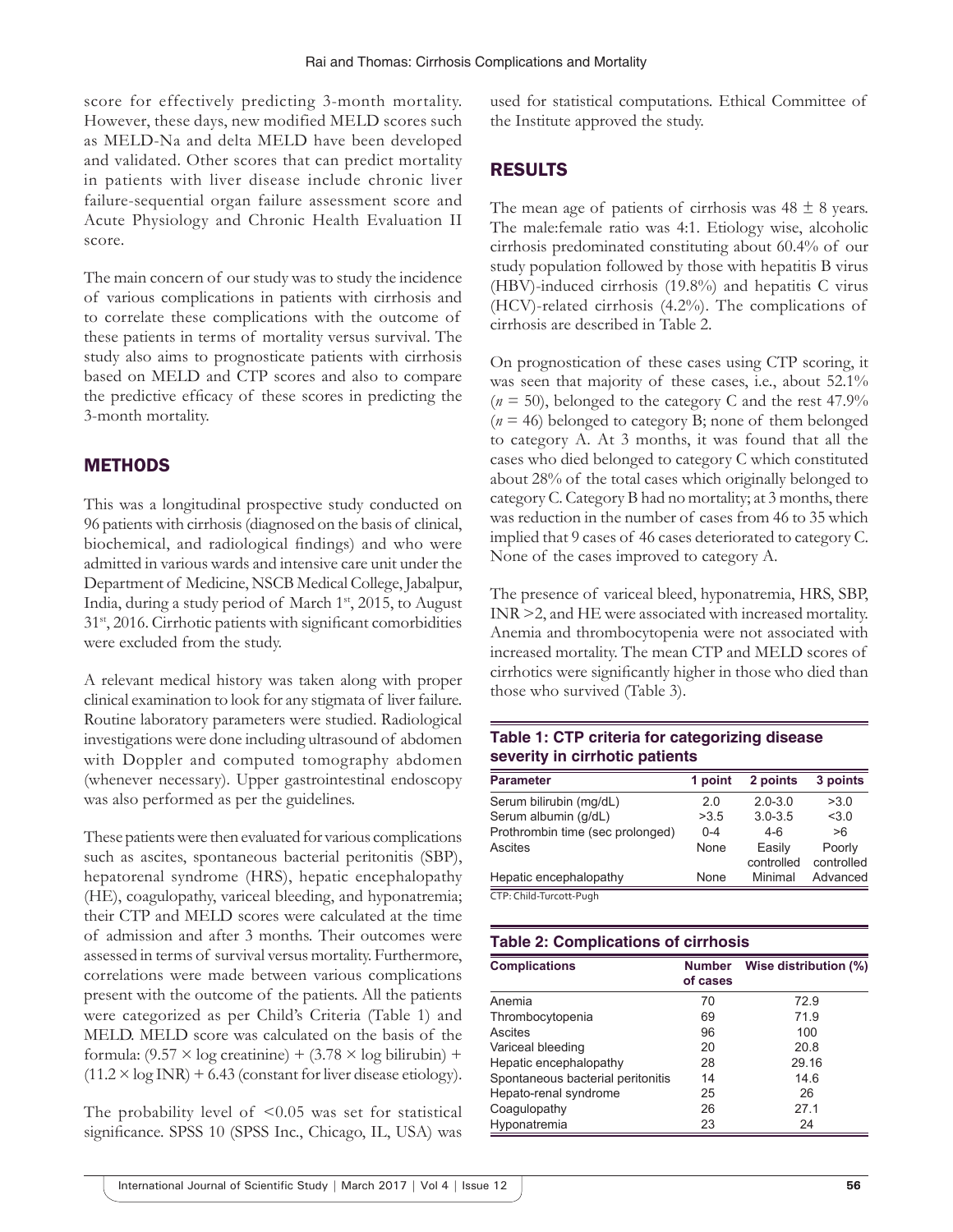|                  | Table 3: Mean MELD and CTP among dead and |  |  |
|------------------|-------------------------------------------|--|--|
| <b>survivors</b> |                                           |  |  |

| <b>Prognostic</b><br><b>scores</b> | At admission    | At 3 months      |                |
|------------------------------------|-----------------|------------------|----------------|
|                                    | <b>Dead</b>     | <b>Survivors</b> |                |
| MELD±SD                            | $30.2 \pm 5.2$  | $12.83 \pm 3.2$  | $16.1 \pm 5.1$ |
| $CTP \pm SD$                       | $13.93 \pm 1.3$ | $9.68 \pm 1.8$   | $9.89 \pm 1.5$ |

CTP: Child-Turcott-Pugh, MELD: Model for end-stage liver disease, SD: Standard deviation

# **DISCUSSION**

The mean age of patients of cirrhosis was  $48 \pm 8$  years. The male:female ratio was 4:1. Mean age of our cirrhotic patients was similar to that noted by Kudva in Malaysia.<sup>1</sup> In another study by Baijal *et al*., the mean age of the patients was 46.42 years, and the male:female ratio was  $5:1.^2$ 

Etiology wise, alcoholic cirrhosis predominated about 60.4% ( $n = 58$ ) followed by those with HBV-induced cirrhosis about 19.8% (*n* = 19). Patients with HCV-induced cirrhosis constituted  $4.2\%$  ( $n = 4$ ). In 15 cases (15.6%), no cause could be ascertained. In a study at KEM Hospital, Mumbai, the authors reported that among 72 patients of cirrhosis, etiology of cirrhosis was alcoholism in 37 cases, hepatitis B in 25 cases, and hepatitis C in 10 cases.<sup>3</sup> In the study at GB Pant Hospital, New Delhi, the authors observed that among 176 cases of cirrhosis, 104 were related to viral etiology, 40 with alcoholic liver disease, 26 cryptogenic, and 6 with miscellaneous causes.4

Among the complications, ascites was found to be present in 100% of the cases taken ( $n = 96$ ), meaning that ascites was the most common presenting complaint followed in order of frequency by anemia -  $72.9\%$  ( $n = 70$ ), thrombocytopenia - 71.9% (*n* = 69), HE - 29% (*n* = 28), coagulopathy - 27% (*n* = 26), HRS - 26% (*n* = 25), hyponatremia -  $24\%$  ( $n = 23$ ), and variceal bleeding -  $20.8\%$  $(n = 20)$ . In the Goteborg University study, ascites was most common complication in 61% followed by upper gastrointestinal bleeding in 55% and hepatocellular carcinoma in 11%.<sup>5</sup>

On prognostication of these cases using CTP scoring, it was found that about majority of these cases, i.e., about 52.1% ( $n = 50$ ), belonged to the category C and the rest 47.9% ( $n = 46$ ) belonged to category B while none of them belonged to category A.

At the end of 3 months, it was found that all the cases who died belonged to category C which constituted about 28% of the total cases which originally belonged to category C. Category B had no mortality, while at the end of 3 months, it was found that there was a reduction in the number of cases from 46 to 35 which implied that about 9 cases out of 46 deteriorated to category C while the rest remained in the same category. This indirectly implied that liver transplantation is the only definitive cure in cirrhosis and that medical therapy has limited role in decompensated cirrhosis.

Consistent with CTP scoring, the progression of MELD scoring over 3 months also implied the need for liver transplantation in cirrhosis to prevent any clinical deterioration. Those who died had higher CTP and MELD scores than those who survived.

In an article by Attia *et al.*, to study the performance of CTP versus MELD for predicting survival in a retrospective cohort of 172 African cirrhotic patients, by univariate analysis, the following parameters have been found to significantly influence mortality which includes age >48 years (*P* < 0.023), male gender,  $(P < 0.003)$ , CTP score Stage C  $(P < 0.016)$ , MELD  $>21$  ( $P < 0.03$ ). The cutoff value above which maximum mortality was found to occur was 10 for CTP score and 21 for MELD score. AUROC was also significantly more for MELD as compared to CTP at 3 months.<sup>6</sup>

In a case–control study published in NIH public access, 41 cases were identified who died from liver-related causes with a MELD <20 within 3 months while waiting for liver transplant. In univariate analyses, variceal bleed (odds ratio [OR] 5.6,  $P = 0.003$ ), albumin (OR 0.5,  $P = 0.041$ ), increasing cirrhosis stage ( $P = 0.003$ ) and reaching stage 2, 3, or 4 cirrhosis versus lower stages (OR 3.6,  $P = 0.048$ ; OR 7.4, *P* < 0.001; OR 4.1, *P* = 0.008; respectively), sodium < 135 (OR 3.4, *P* = 0.006), and HE (OR 2.3, *P* = 0.082) were associated with liver-related death. In a multivariable model including cirrhosis stage, albumin, sodium, and HE, increasing cirrhosis stage  $(P = 0.010)$  was independently associated with liver-related death.7

# **CONCLUSION**

Etiology wise, alcoholic cirrhosis predominated over other groups while HBV-induced cirrhosis occupied the second position. Complications wise, ascites was the most common complication as well as the most complaint common presenting complaint followed in order of frequency by thrombocytopenia  $>$  HE  $>$  coagulopathy  $>$  HRS  $>$ hyponatremia > variceal bleeding. On prognostication using CTP scoring at the time of admission, majority of the cases had decompensation. Irrespective of their prognostic category, i.e.,whether CTP or MELD, at 3-month follow-up, all of the cases were either found to remain in their same prognostic category or deteriorate down to lower down prognostic categories carrying poorer outcome despite giving medical treatment which necessitated the need of liver transplantation as a definitive cure for these patients.